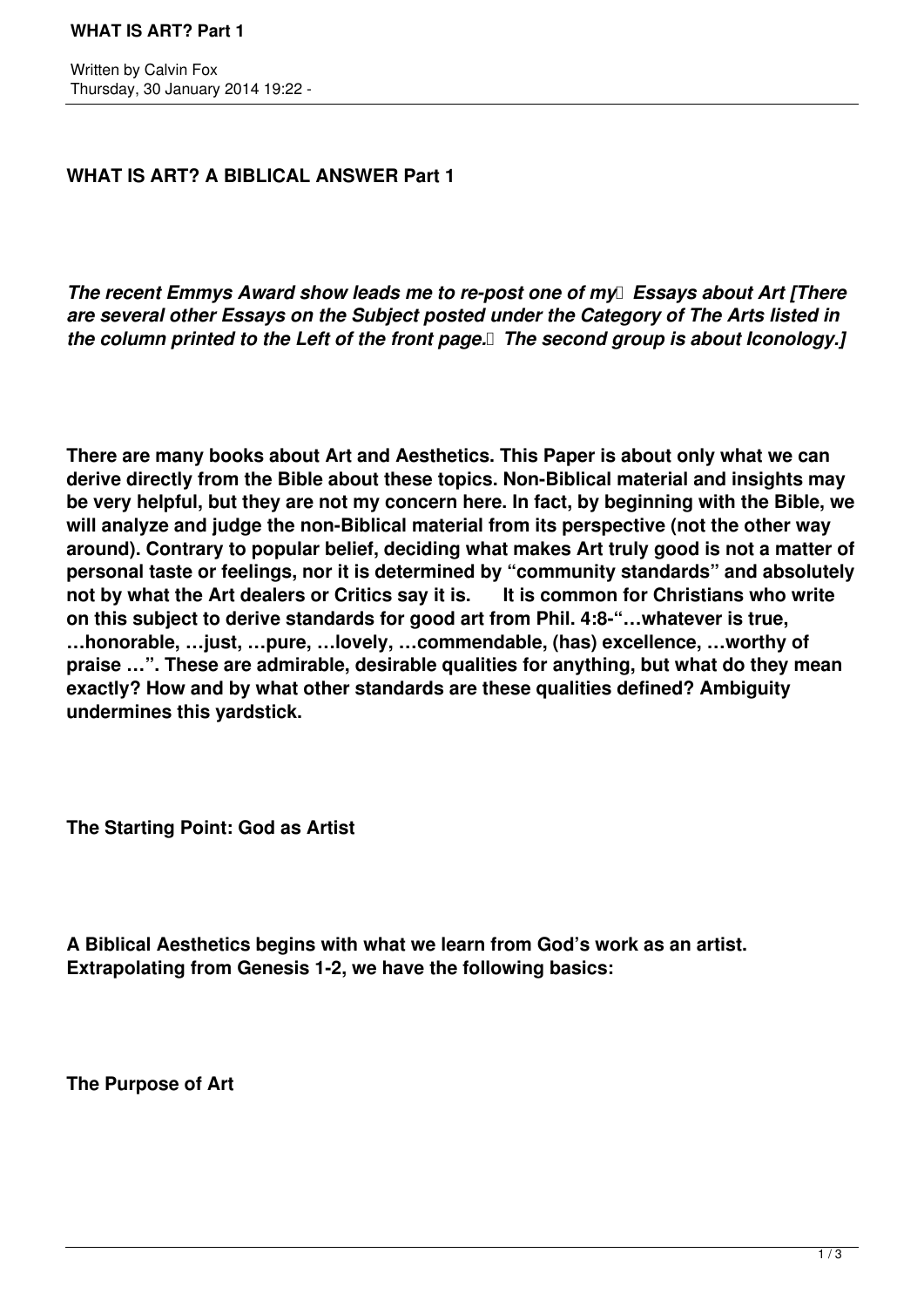## **WHAT IS ART? Part 1**

Written by Calvin Fox Thursday, 30 January 2014 19:22 -

**Being created in the Image of God, it is in every humans being's DNA to be artistic or creative. Being an artist is part of being human. Human beings are artists by nature and that faculty must not be separated or treated differently than the faculties for spirituality, rationality, morality and communality. In fact, a person who is fully human will combine and develop all these faculties together. In this [he] is like God. Art is any endeavor to shape, form, fashion or create anything (including architecture, furniture and crafts, music, dance, painting and sculpture). The finished work is to be judged by whether it glorifies God and gives Him pleasure. Art will do that if it is good. This then is the purpose of Art: to be good and thus please God. And to the Christian, this is the ultimate standard for good Art.**

**This means that Art does not exist for the sake of Art, let alone for mere decoration or as a status symbol or an investment. It is good in itself, but that "goodness" is inseparable from its God- given, God-serving function.**

**Good Art**

**Art is good when it is very well done with technical excellence (unity and balance of composition, content, form, materials, etc) and reveals or reflects the nature or character or the work of God. The natural world as He made it reveals or reflects God, so Art is good when it represents that natural world. Art is good when it benefits human life and does not harm or destroy it. Such Art is to be valued and enjoyed. This means that good art is also moral art. It will have moral or ethical content and purpose. It must also be faithful to reality, not deceptive, misleading or false or phony. Biblically speaking, Art which does not accomplish these very basic functions is not good Art. We reject views of Art that deny or reject all of this.**

**Art as Self-expression**

**The Model God gives is Art as a means of self-expression- literally. God's work manifested, revealed, reflected Himself, His Mind and Heart. An artist today can use [his]**